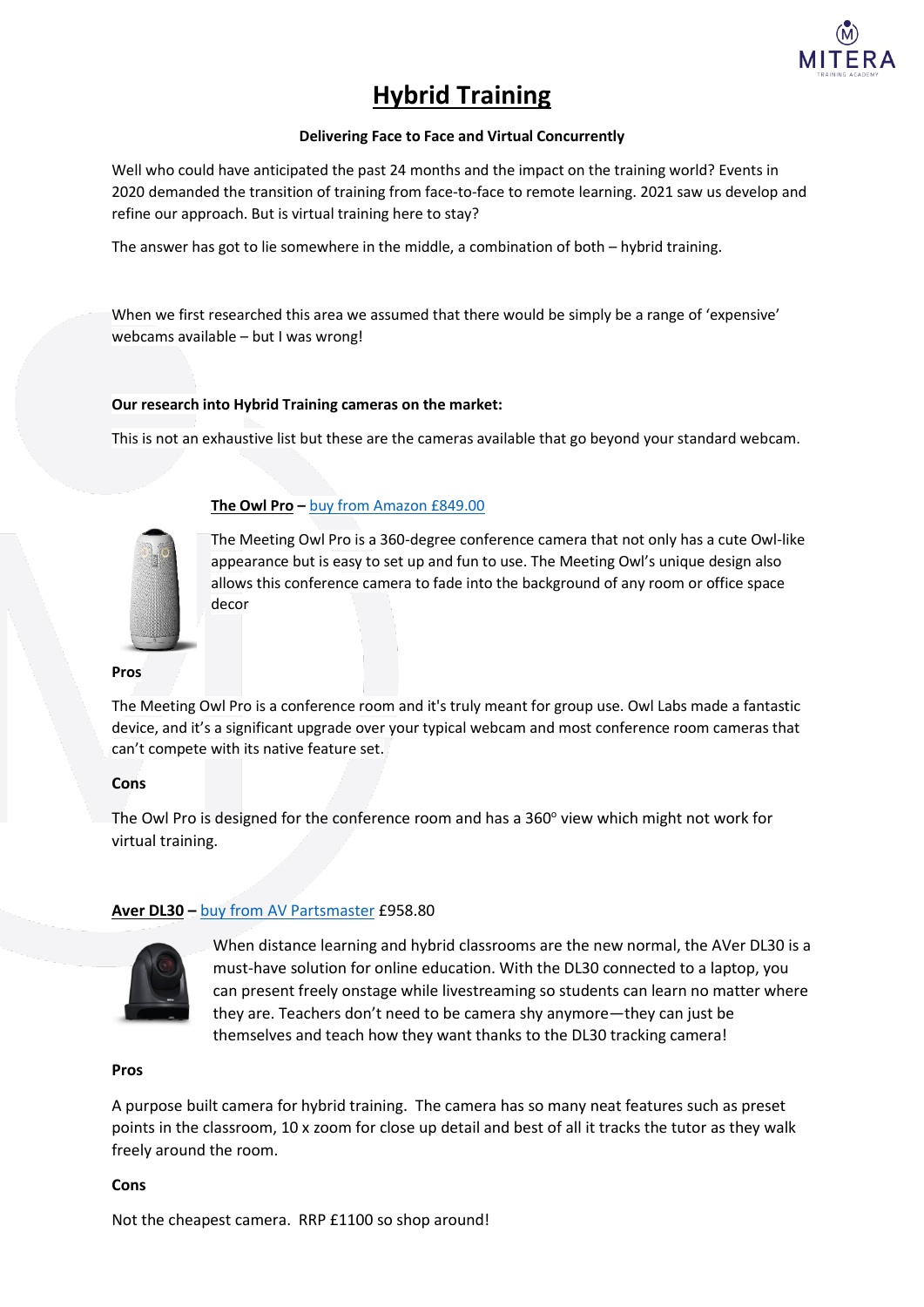

#### **Poly Studio – [buy on Amazon £795.30](https://www.amazon.co.uk/POLYCOM-STUDIO-AUDIO-VIDEO-USB/dp/B07QHZRJ5N)**



Polycom is a well-established name in the videoconferencing industry - One of the first products to be launched under the their new brand is the Studio, a sleek USB video bar that is specifically designed for convenient 4K video conferencing facilities to smaller businesses.

#### **Pros**

Reasonably priced, Outstanding AV quality; Simple setup; Smart auto-tracking features.

#### **Cons**

Does not have a tracking facility. Focus can occasionally be a little soft in close-up

#### Logitech PTZ Pro 2 – buy [from Amazon](https://www.amazon.co.uk/Logitech-PTZ-Video-Conference-System/dp/B06Y472LYT/ref=asc_df_B06Y472LYT/?tag=googshopuk-21&linkCode=df0&hvadid=344270444557&hvpos=&hvnetw=g&hvrand=5925970175942154794&hvpone=&hvptwo=&hvqmt=&hvdev=c&hvdvcmdl=&hvlocint=&hvlocphy=9073557&hvtargid=pla-523189579370&psc=1) £776 or [AV Partmaster](https://www.avpartsmaster.co.uk/logitech-ptz-pro-2-p161850/s161816?gclid=Cj0KCQiAu62QBhC7ARIsALXijXSdxThiw5tovFi9d5TAlHv18jkUDyAMvnYXzQ9mQW7f8-HmtMyUmsYaAh6EEALw_wcB) £630.00



Logitech PTZ Pro 2 delivers premium optics and life-like video to create the experience of sitting together in the same room, even if you are a thousand miles away. Technical improvements accent the camera's brilliantly sharp image resolution, outstanding colour reproduction, and exceptional optical accuracy. At half the price of comparable models, PTZ Pro 2 is clearly the smart choice.

#### **Pros**

This is an excellent camera which might be a wise choice if you are on a budget! This camera certainly suited hybrid training and came a close second to the Aver DL30

#### **Cons**

Not as many features as the Aver DL30 – The tracking movement is fast and can make you feel a bit sea sick if the tutor is moving around the room a lot.

#### **Camera Shoot Off!**

Click the link to see the cameras in action.



[OWL VS DL30 0218](https://rr2---sn-aigl6ney.c.drive.google.com/videoplayback?expire=1644949442&ei=grcLYuH3B7W00_wPv_OzoAs&ip=82.69.225.14&cp=QVRJVkpfWFRSQ1hPOlUtdDlQNlpJajVXSW9tXy1MS0tRZ1lGeDFhOE9NUGdfYUkteWdKSlNMcmc&id=ca0aab0b6950c733&itag=18&source=webdrive&requiressl=yes&mh=m6&mm=32&mn=sn-aigl6ney&ms=su&mv=u&mvi=2&pl=19&ttl=transient&susc=dr&driveid=1zOa_qT6g8M9rk1hG2x40dAuzXyo2N-9r&app=explorer&mime=video/mp4&vprv=1&prv=1&dur=86.633&lmt=1613731757733579&mt=1644934728&sparams=expire,ei,ip,cp,id,itag,source,requiressl,ttl,susc,driveid,app,mime,vprv,prv,dur,lmt&sig=AOq0QJ8wRAIgOA1dzpDbR3zOFt38zOCmTZE_KteiovFBIynakfLDdIsCIFvZFlIDWTO6P8-SHZGxaw6_NW8aAmRSXDVdoVfZB-dS&lsparams=mh,mm,mn,ms,mv,mvi,pl&lsig=AG3C_xAwRQIhALT-iRwrXqNdqKkoU1aNKCurNXDJjUtZFaMrblUAfohCAiApwLhWyK0jrndgHHaSfiMepatCL8UiZlaVfUWwqvE21w==&cpn=Gz5rJnRoSzsqDZvy&c=WEB_EMBEDDED_PLAYER&cver=1.20220213.00.00) [Owl vs DL30](https://drive.google.com/file/d/173Qtu_YhKm9Wfar9KcoCxmQ5iG9c2yzn/view?usp=sharing) [Poly vs DL30](https://drive.google.com/file/d/1N66qr8rfZJHK5bbeZZM0Pxiy2zZwvNi8/view?usp=sharing) [PTC500s vs PTC310U vs Lumens vs DL30](https://drive.google.com/file/d/1STpurcNLWzv4Pq1qTAGkw4Phr0Rgxe9T/view?usp=sharing)